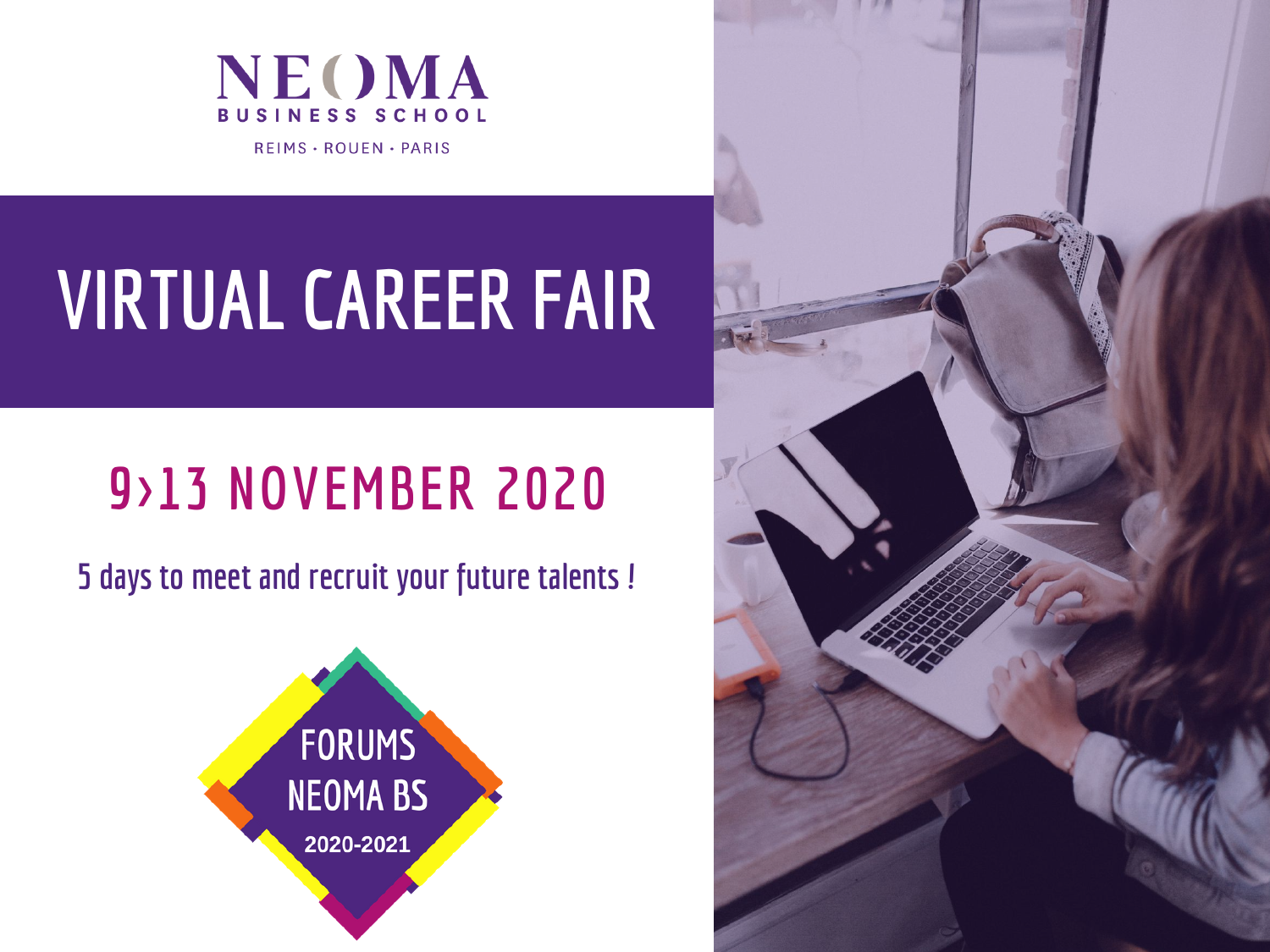

### **Why participate ?**



**ENHANCE** your employer brand

### **COMMUNICATE**

about your company and its values

**PRESENT** your internship, apprenticeship and job offers

### **DISCOVER**

NEOMA BS' programs

**SHARE** your professionnal experiences

> **RECRUIT** your future talents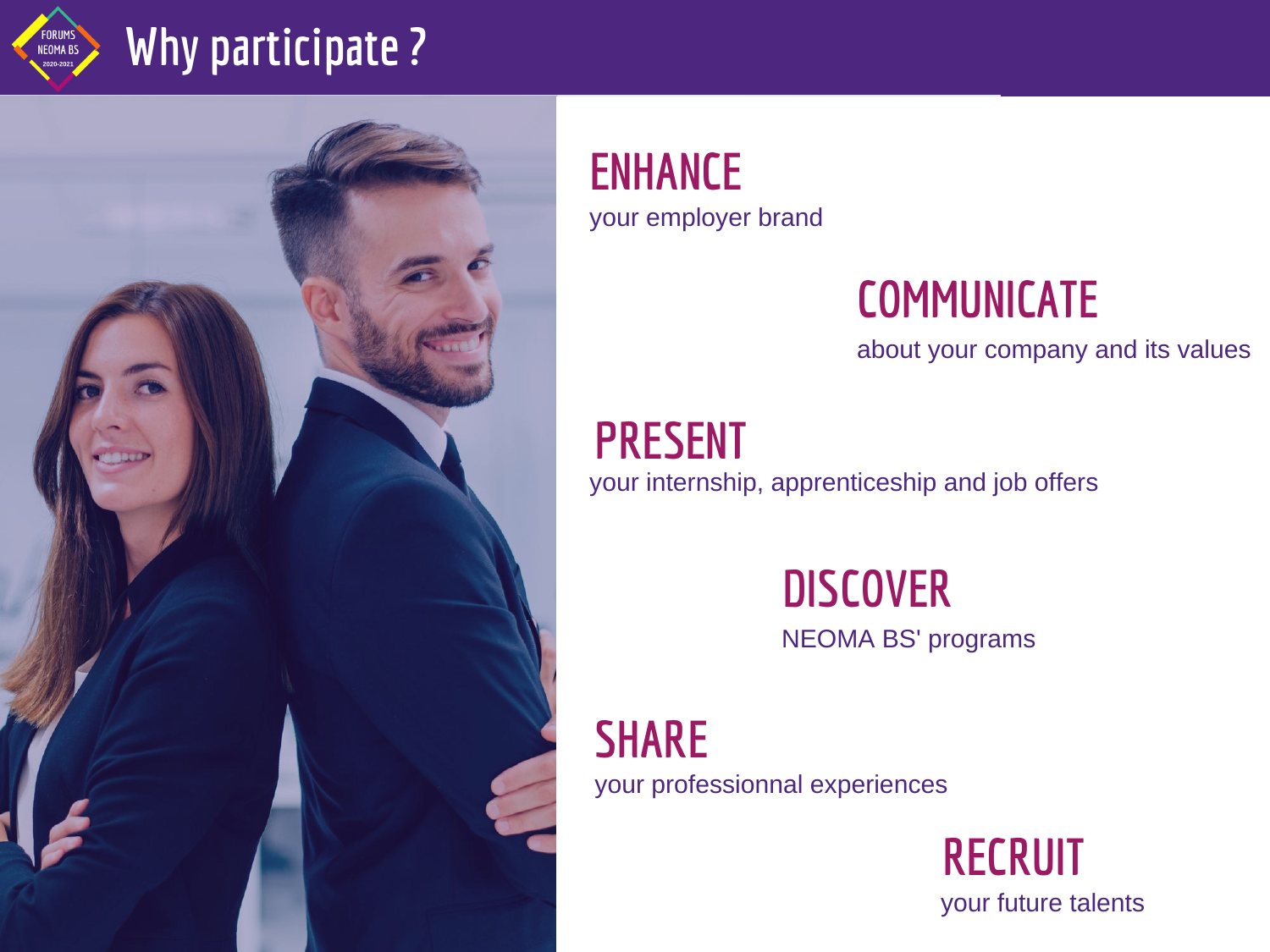

### **What students are looking for ?**



#### **Jobs**  $\blacksquare$

- Young Graduates from all programmes
- Objective: Permanent/Temporary contract/GP/VIE

#### **Final year internship**

- Master in Management, MS/M.Sc, Global BBA
- Year of study:  $4/5$
- From: January 2021
- Duration: 6 months

#### **O** Internship

- Master in Management, CESEM, TEMA, GBBA, MS
- Year of study: 4/5
- From: January 2021
- Duration: 6 months

#### **Apprenticeship**

- Master in Management, GBBA, BRM, ECAL
- From : before 30 november 2020
- Duration : 12/24 months

#### **Professionalisation contract**

- MS part-time
- Year of study : 5/6
- Duration : 12 months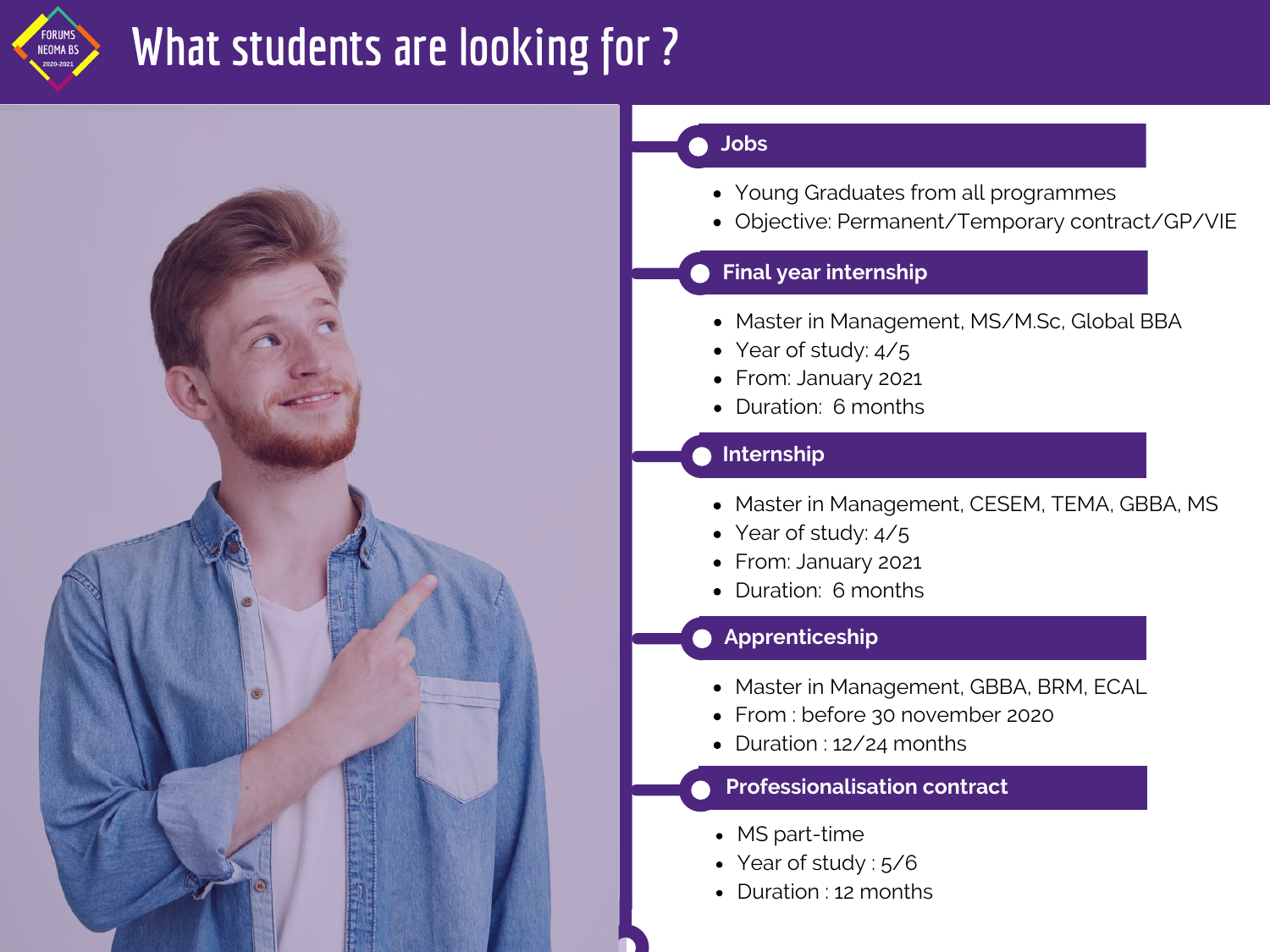## **Your online recruiter path**



#### **1. Online subscription**

- Edit your online space (company presentation...)
- Add videos, stats, jobs offers...
- Enhance your employer brand

#### **2. Online Career Fair (9-13 nov.)**

- Schedule vidéo-interviews
- Use the CV library to source candidates
- Validate/Decline students' meeting requests
- Conduct your interviews from your desk

#### **3. End of recruitments**

- Finalize your recruitment process
- Access the CV library
- une expérience can Download the statistics of your online interviews